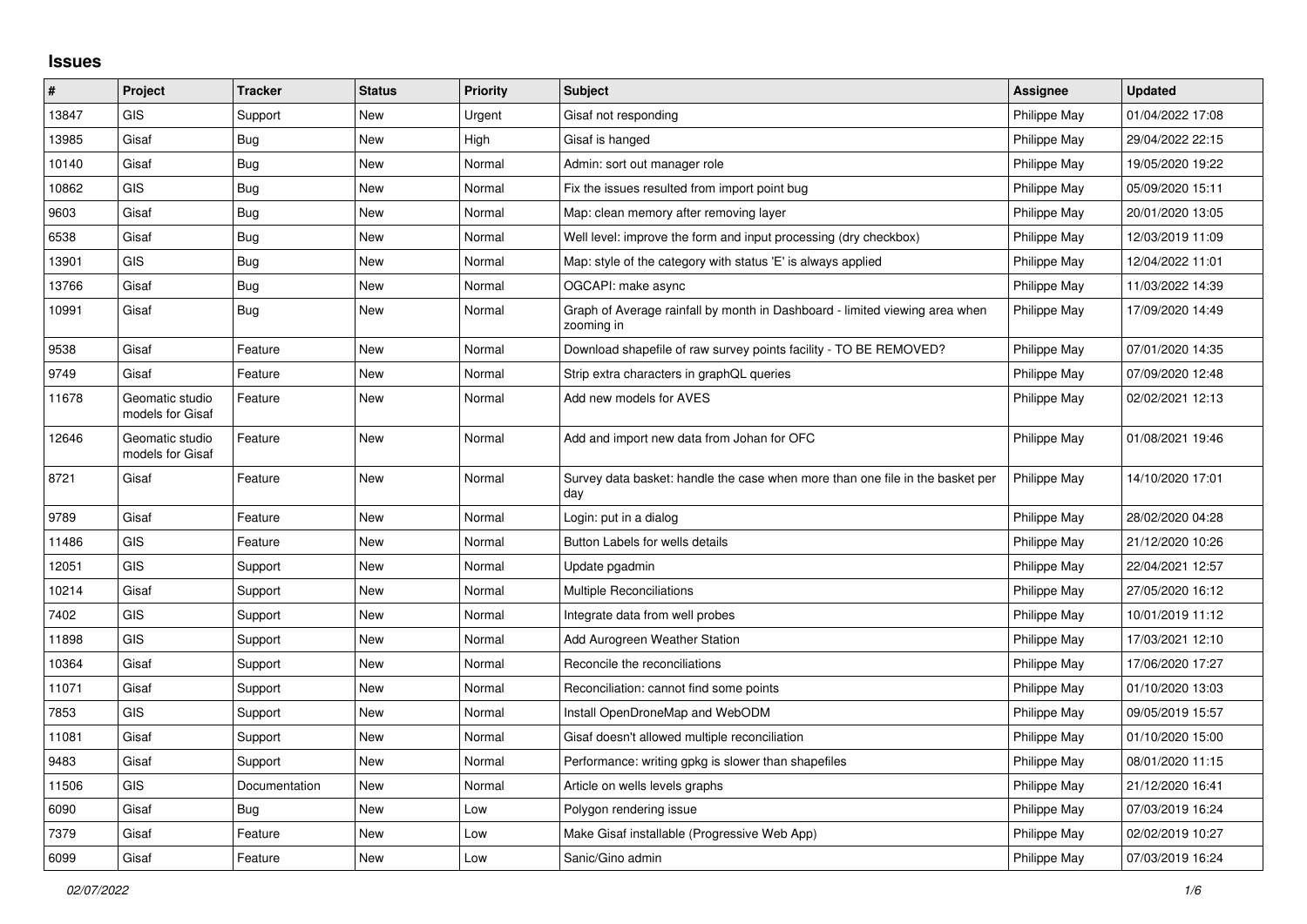| $\vert$ # | Project    | <b>Tracker</b> | <b>Status</b> | <b>Priority</b> | <b>Subject</b>                                                         | <b>Assignee</b> | <b>Updated</b>   |
|-----------|------------|----------------|---------------|-----------------|------------------------------------------------------------------------|-----------------|------------------|
| 6907      | Gisaf      | Support        | New           | Low             | Study alternative for TileServer                                       | Philippe May    | 11/01/2020 11:45 |
| 13115     | GIS        | Task           | In Progress   | Urgent          | Server not working after power cut                                     | Philippe May    | 29/10/2021 11:05 |
| 13991     | GIS        | Support        | In Progress   | High            | Gisaf is again hung                                                    | Philippe May    | 30/04/2022 14:01 |
| 7584      | Gisaf      | Bug            | In Progress   | Normal          | Error with large integers (graphql)                                    | Philippe May    | 20/09/2019 10:52 |
| 10291     | GIS        | Support        | In Progress   | Normal          | Vacuum DB at reboot                                                    | Philippe May    | 29/10/2021 11:44 |
| 13203     | <b>GIS</b> | Support        | In Progress   | Normal          | Redis server: fix warning relarted to memory allocation                | Philippe May    | 12/11/2021 13:03 |
| 7161      | GIS        | Support        | In Progress   | Normal          | Setup remote backup                                                    | Philippe May    | 19/12/2018 10:14 |
| 7120      | GIS        | Support        | In Progress   | Normal          | High CPU usage on the server (dom0)                                    | Philippe May    | 26/02/2019 13:10 |
| 12867     | GIS        | Support        | In Progress   | Normal          | Upgrade server (all virtual machines) to Debian bullseye               | Philippe May    | 25/10/2021 17:34 |
| 12049     | GIS        | <b>Bug</b>     | Resolved      | Immediate       | <b>Gisaf Error</b>                                                     | Philippe May    | 22/04/2021 10:39 |
| 3368      | GIS        | Bug            | Resolved      | Urgent          | Cannot upload data                                                     | Philippe May    | 21/12/2016 12:10 |
| 13642     | Gisaf      | Support        | Resolved      | Urgent          | Electrical problems: Server down                                       | Philippe May    | 15/02/2022 09:38 |
| 13447     | GIS        | Support        | Resolved      | Urgent          | Server down due to electrical power cut                                | Philippe May    | 31/12/2021 17:14 |
| 14072     | GIS        | Support        | Resolved      | Urgent          | Gisaf very slow                                                        | Philippe May    | 19/05/2022 02:29 |
| 9592      | Gisaf      | Support        | Resolved      | Urgent          | Follow up migration                                                    | Philippe May    | 19/01/2020 13:42 |
| 13883     | GIS        | Support        | Resolved      | Urgent          | Gisaf not responding - Possible issue with tag editing?                | Philippe May    | 07/04/2022 19:34 |
| 12075     | GIS        | Feature        | Resolved      | High            | CSR Weather Station not showing since 22 of april 2021                 | Philippe May    | 29/04/2021 15:34 |
| 9220      | <b>GIS</b> | Feature        | Resolved      | High            | Setting the daily resampling of weather data starting from 8.30 am     | Philippe May    | 08/01/2020 17:57 |
| 3410      | GIS        | Support        | Resolved      | High            | Map website to http://water.auroville.org.in                           | Philippe May    | 27/12/2016 22:41 |
| 5978      | GIS        | Task           | Resolved      | High            | Registration for Bangalore Open Street Map conference                  | Philippe May    | 11/06/2018 11:56 |
| 10740     | Gisaf      | <b>Bug</b>     | Resolved      | Normal          | Change status: issue with projection system                            | Philippe May    | 17/09/2020 14:34 |
| 9493      | Gisaf      | Bug            | Resolved      | Normal          | Plotly png download resize frame                                       | Philippe May    | 26/12/2019 16:37 |
| 13258     | Gisaf      | Bug            | Resolved      | Normal          | Missing data from AmbientWeather weather stations                      | Philippe May    | 21/11/2021 16:50 |
| 13125     | Gisaf      | <b>Bug</b>     | Resolved      | Normal          | Live layers: error with no detail shown                                | Philippe May    | 01/11/2021 19:06 |
| 13132     | GIS        | <b>Bug</b>     | Resolved      | Normal          | CSR Weather station missing data 28 nd 29 Otober 2021                  | Philippe May    | 06/11/2021 12:20 |
| 12701     | GIS        | Bug            | Resolved      | Normal          | Weather Station not showing data since 24 July 2021                    | Philippe May    | 12/08/2021 12:21 |
| 10323     | GIS        | <b>Bug</b>     | Resolved      | Normal          | Survey points from Eric Chacra: misc issues                            | Philippe May    | 03/08/2020 13:11 |
| 7554      | GIS        | Bug            | Resolved      | Normal          | Cannot auto import points for project RZ                               | Philippe May    | 04/02/2019 16:31 |
| 7552      | <b>GIS</b> | Bug            | Resolved      | Normal          | error in auto import of raw points to point shapefiles                 | Philippe May    | 05/02/2019 11:13 |
| 7551      | GIS        | Bug            | Resolved      | Normal          | error while downloading shapefiles from gisaf                          | Philippe May    | 06/02/2019 09:10 |
| 10360     | Gisaf      | <b>Bug</b>     | Resolved      | Normal          | Cannot import survey: accuracy issue                                   | Philippe May    | 17/06/2020 01:29 |
| 10306     | Gisaf      | <b>Bug</b>     | Resolved      | Normal          | Logout not working                                                     | Philippe May    | 11/06/2020 12:13 |
| 8756      | Gisaf      | Bug            | Resolved      | Normal          | Map: handle errors when layers (eg, in base maps) don't actually exist | Philippe May    | 02/08/2019 16:40 |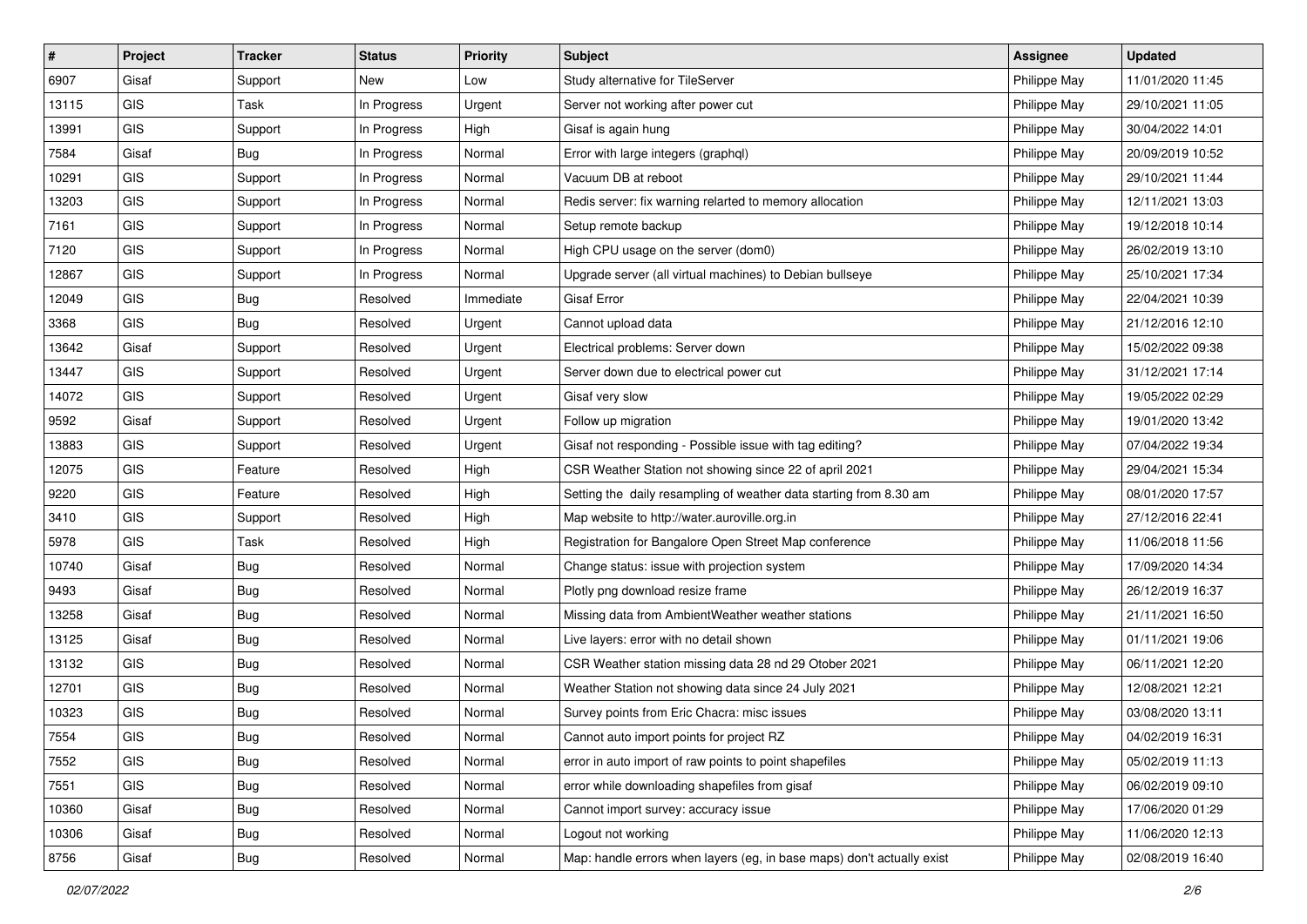| #     | Project                             | <b>Tracker</b> | <b>Status</b> | Priority | <b>Subject</b>                                                                                               | <b>Assignee</b> | <b>Updated</b>   |
|-------|-------------------------------------|----------------|---------------|----------|--------------------------------------------------------------------------------------------------------------|-----------------|------------------|
| 10337 | Gisaf                               | <b>Bug</b>     | Resolved      | Normal   | Custom layers with a "status" column not displayed on the map                                                | Philippe May    | 13/06/2020 17:36 |
| 5974  | Gisaf                               | Bug            | Resolved      | Normal   | Issues in uploading readings into GISAF using interface                                                      | Philippe May    | 06/02/2019 09:25 |
| 10829 | Gisaf                               | Bug            | Resolved      | Normal   | Missing symbols                                                                                              | Philippe May    | 24/08/2020 12:34 |
| 10830 | Gisaf                               | <b>Bug</b>     | Resolved      | Normal   | Import issue with raw survey points                                                                          | Philippe May    | 30/08/2020 14:45 |
| 5988  | Gisaf                               | Bug            | Resolved      | Normal   | problem with the flow from origin of wastewater to the component                                             | Philippe May    | 08/06/2018 15:14 |
| 10180 | Gisaf                               | <b>Bug</b>     | Resolved      | Normal   | Error importing Johan's shapefile                                                                            | Philippe May    | 27/05/2020 15:34 |
| 9036  | Gisaf                               | <b>Bug</b>     | Resolved      | Normal   | Fix login indicator                                                                                          | Philippe May    | 03/10/2019 15:15 |
| 9519  | Gisaf                               | Bug            | Resolved      | Normal   | Map info: fix icons                                                                                          | Philippe May    | 02/01/2020 13:11 |
| 9465  | Gisaf                               | <b>Bug</b>     | Resolved      | Normal   | Export plots to PNG missing axis labels                                                                      | Philippe May    | 08/01/2020 11:35 |
| 9602  | Gisaf                               | <b>Bug</b>     | Resolved      | Normal   | Map: ability to cancel download                                                                              | Philippe May    | 20/01/2020 18:32 |
| 10400 | Gisaf                               | Bug            | Resolved      | Normal   | Map search: works only once                                                                                  | Philippe May    | 24/06/2020 12:05 |
| 10407 | Gisaf                               | <b>Bug</b>     | Resolved      | Normal   | Live layer DXF export: missing reprojection                                                                  | Philippe May    | 23/06/2020 04:24 |
| 10213 | Gisaf                               | <b>Bug</b>     | Resolved      | Normal   | Point showing in the reconciliation pop-up but error while reconciling                                       | Philippe May    | 26/06/2020 14:37 |
| 10123 | Gisaf                               | <b>Bug</b>     | Resolved      | Normal   | Basket Upload: store not saved                                                                               | Philippe May    | 19/05/2020 17:36 |
| 10122 | Gisaf                               | <b>Bug</b>     | Resolved      | Normal   | Reconciliation: missing categories                                                                           | Philippe May    | 19/05/2020 02:53 |
| 10125 | Gisaf                               | <b>Bug</b>     | Resolved      | Normal   | Feature with Status other than existing, not showing in the map (example: future<br>building outline)        | Philippe May    | 20/05/2020 04:05 |
| 10149 | Gisaf                               | Bug            | Resolved      | Normal   | Import basket: fix authorization auto import                                                                 | Philippe May    | 09/06/2020 23:09 |
| 10289 | Gisaf                               | <b>Bug</b>     | Resolved      | Normal   | New basket: cannot import raingauge Excel sheet                                                              | Philippe May    | 11/06/2020 12:17 |
| 10439 | Gisaf                               | <b>Bug</b>     | Resolved      | Normal   | Reconciliation: use categories instead of layers                                                             | Philippe May    | 27/06/2020 05:21 |
| 10539 | Gisaf                               | Bug            | Resolved      | Normal   | New basket admin: the metadata (surveyor, etc) aren't populated from raw<br>points when importing shapefiles | Philippe May    | 15/07/2020 15:02 |
| 10728 | Gisaf                               | <b>Bug</b>     | Resolved      | Normal   | Cannot download CSV for values                                                                               | Philippe May    | 03/08/2020 15:49 |
| 13885 | <b>GIS</b>                          | Bug            | Resolved      | Normal   | Wrong name showing in the list of layers in the map                                                          | Philippe May    | 23/04/2022 04:04 |
| 10732 | Gisaf                               | <b>Bug</b>     | Resolved      | Normal   | Wind Speed unit                                                                                              | Philippe May    | 04/08/2020 16:52 |
| 8231  | Gisaf                               | Bug            | Resolved      | Normal   | Fix status in table definition of new categories                                                             | Philippe May    | 03/05/2019 17:26 |
| 10819 | Gisaf                               | Bug            | Resolved      | Normal   | Evergreen well: popup showing "null" instead of location, status, type                                       | Philippe May    | 23/08/2020 23:44 |
| 13968 | Geomatic studio<br>models for Gisaf | Feature        | Resolved      | Normal   | Create layers and all for the LB records                                                                     | Philippe May    | 28/04/2022 17:18 |
| 5033  | Gisaf                               | Feature        | Resolved      | Normal   | Add an option to display a base line in the bar charts                                                       | Philippe May    | 04/01/2018 01:09 |
| 8630  | Gisaf                               | Feature        | Resolved      | Normal   | Map: add option for filter with status                                                                       | Philippe May    | 10/07/2019 16:49 |
| 7527  | Gisaf                               | Feature        | Resolved      | Normal   | Give an option to resample data for graphs (eg. rain gauge)                                                  | Philippe May    | 07/03/2019 16:24 |
| 8669  | Gisaf                               | Feature        | Resolved      | Normal   | Groups of map layers                                                                                         | Philippe May    | 26/07/2019 10:51 |
| 10014 | Gisaf                               | Feature        | Resolved      | Normal   | Interity checks                                                                                              | Philippe May    | 19/05/2020 19:23 |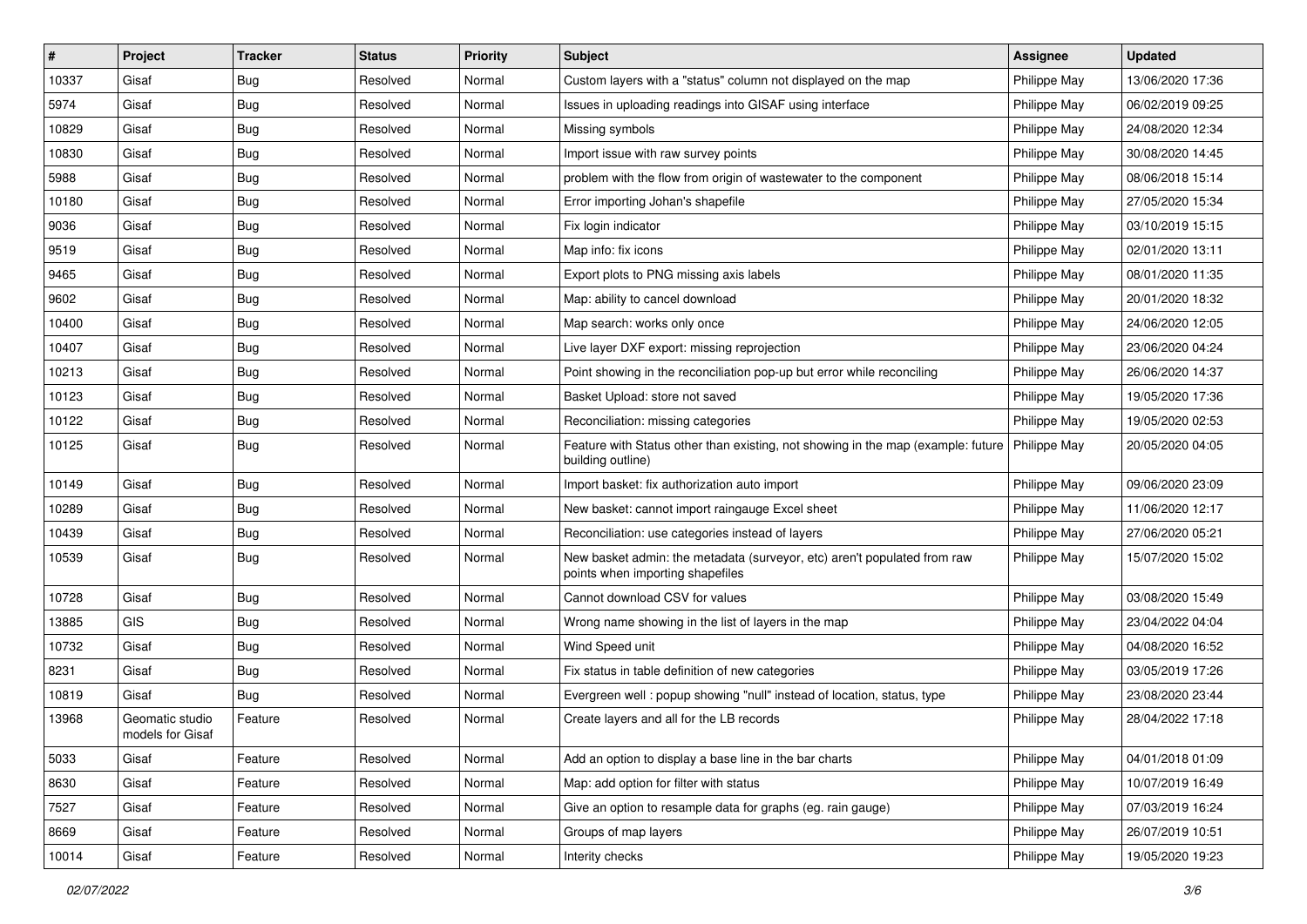| $\#$  | Project                             | <b>Tracker</b> | <b>Status</b> | <b>Priority</b> | Subject                                                              | <b>Assignee</b> | <b>Updated</b>   |
|-------|-------------------------------------|----------------|---------------|-----------------|----------------------------------------------------------------------|-----------------|------------------|
| 9944  | Gisaf                               | Feature        | Resolved      | Normal          | Admin: manage categories                                             | Philippe May    | 10/04/2020 12:06 |
| 10182 | Gisaf                               | Feature        | Resolved      | Normal          | Function to change status of surveyed features                       | Philippe May    | 15/07/2020 15:10 |
| 9509  | Gisaf                               | Feature        | Resolved      | Normal          | Update angular-plotly to 1.5.0                                       | Philippe May    | 04/01/2020 12:05 |
| 9510  | Gisaf                               | Feature        | Resolved      | Normal          | Automatically resample to daily when there's too much data           | Philippe May    | 01/01/2020 14:12 |
| 9563  | Gisaf                               | Feature        | Resolved      | Normal          | Live layers: add option to link to a map feature                     | Philippe May    | 12/01/2020 22:22 |
| 9516  | Gisaf                               | Feature        | Resolved      | Normal          | Map: add option to grab link to the selected feature                 | Philippe May    | 02/01/2020 15:42 |
| 9517  | Gisaf                               | Feature        | Resolved      | Normal          | Tags: add location                                                   | Philippe May    | 03/01/2020 11:54 |
| 9534  | Gisaf                               | Feature        | Resolved      | Normal          | GeoJson store: systematically use geodataframes                      | Philippe May    | 07/01/2020 16:51 |
| 12491 | Gisaf                               | Feature        | Resolved      | Normal          | Measure distances on the map                                         | Philippe May    | 11/07/2021 11:51 |
| 10675 | Gisaf                               | Feature        | Resolved      | Normal          | Add attribution on map                                               | Philippe May    | 04/07/2021 13:58 |
| 10152 | Gisaf                               | Feature        | Resolved      | Normal          | wells list in Measures Tab with only wells having measures           | Philippe May    | 10/06/2020 15:05 |
| 10331 | Gisaf                               | Feature        | Resolved      | Normal          | Reconciliation: sort layer by alphabetical order                     | Philippe May    | 12/06/2020 17:45 |
| 10536 | Gisaf                               | Feature        | Resolved      | Normal          | Migrate PlottableModel.Actions.download_csv_value to plugins         | Philippe May    | 15/07/2020 15:07 |
| 10920 | Gisaf                               | Feature        | Resolved      | Normal          | Add option to display labels on the map                              | Philippe May    | 07/09/2020 11:54 |
| 10741 | Gisaf                               | Feature        | Resolved      | Normal          | Add a way for changing status of a feature, given its original id    | Philippe May    | 16/09/2020 17:35 |
| 10569 | Gisaf                               | Feature        | Resolved      | Normal          | Well Masterfile/Repository                                           | Philippe May    | 19/12/2020 17:10 |
| 10948 | Gisaf                               | Feature        | Resolved      | Normal          | Add WMS3 server capabilities (with pygeoapi)                         | Philippe May    | 14/09/2020 16:59 |
| 11649 | Gisaf                               | Feature        | Resolved      | Normal          | Wells timeline dashboard misc. improvements                          | Philippe May    | 27/01/2021 15:47 |
| 11577 | Gisaf                               | Feature        | Resolved      | Normal          | Dashboard: multiple sections per page                                | Philippe May    | 27/01/2021 12:37 |
| 11449 | Gisaf                               | Feature        | Resolved      | Normal          | Strip extra characters when importing survey CSV files               | Philippe May    | 10/12/2020 01:06 |
| 11907 | Gisaf                               | Feature        | Resolved      | Normal          | Allow specific project list for custom models                        | Philippe May    | 19/03/2021 16:13 |
| 11762 | Gisaf                               | Feature        | Resolved      | Normal          | Switch from Mapbox to Maplibre                                       | Philippe May    | 20/11/2021 15:21 |
| 10151 | GIS                                 | Feature        | Resolved      | Normal          | PG ADMIN installation on server                                      | Philippe May    | 23/05/2020 12:04 |
| 14090 | GIS                                 | Feature        | Resolved      | Normal          | Move to SDDs after failure of one HDD in the RAID array of the domUs | Philippe May    | 27/05/2022 16:28 |
| 7696  | Geomatic studio<br>models for Gisaf | Feature        | Resolved      | Normal          | HT Cables shapefile from Johan                                       | Philippe May    | 25/02/2019 18:54 |
| 7710  | Geomatic studio<br>models for Gisaf | Feature        | Resolved      | Normal          | Add fields to the individual components                              | Philippe May    | 25/02/2019 13:07 |
| 7711  | Geomatic studio<br>models for Gisaf | Feature        | Resolved      | Normal          | Add fields to component types                                        | Philippe May    | 25/02/2019 13:06 |
| 7709  | Geomatic studio<br>models for Gisaf | Feature        | Resolved      | Normal          | Waste water treatment plant improvements                             | Philippe May    | 19/03/2019 23:58 |
| 7725  | Geomatic studio<br>models for Gisaf | Feature        | Resolved      | Normal          | Add a button for generating reports                                  | Philippe May    | 25/02/2019 13:08 |
| 3472  | Gisaf                               | Feature        | Resolved      | Normal          | Weather station graphs: choice of parameters                         | Philippe May    | 10/03/2019 14:52 |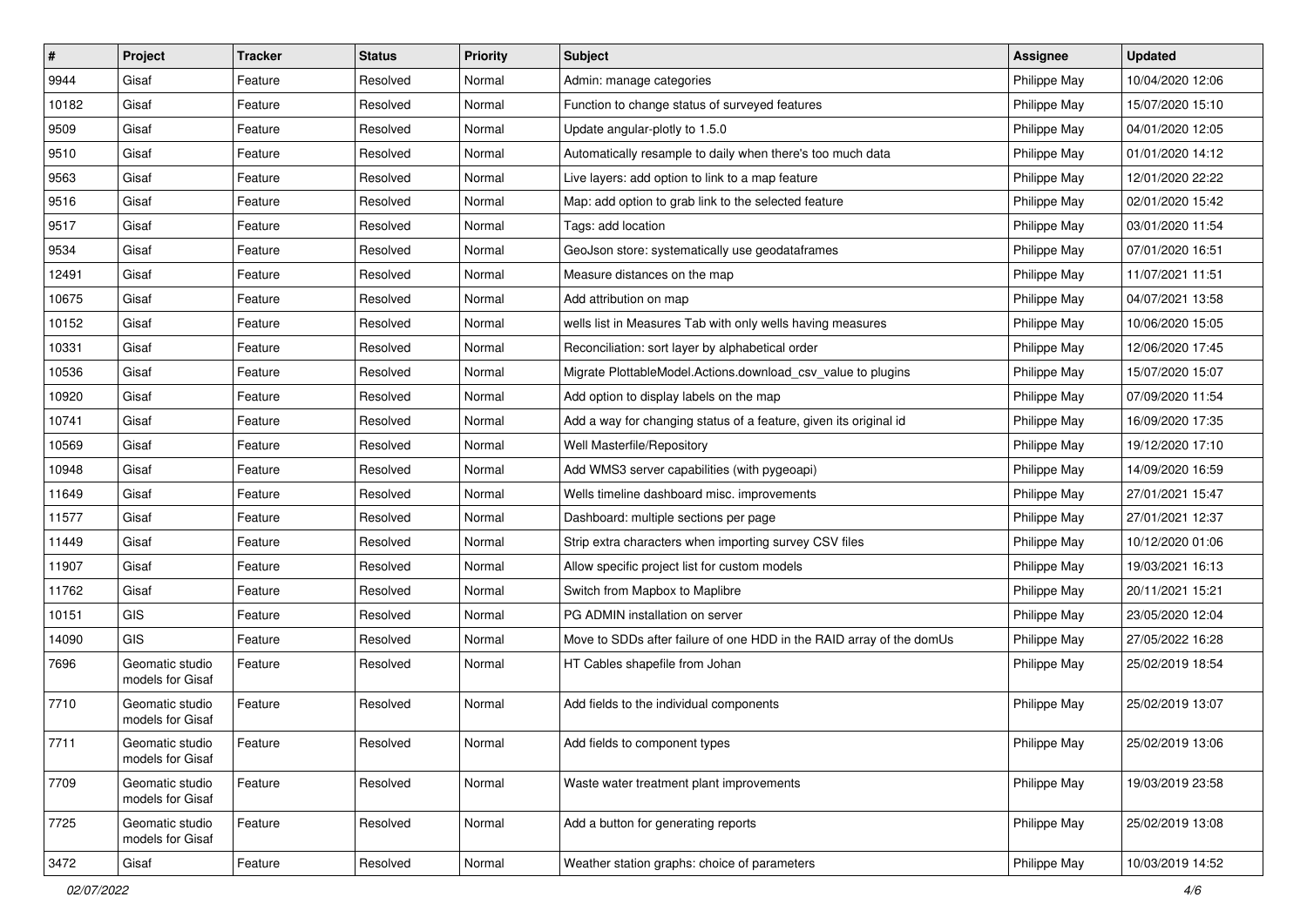| $\vert$ # | Project                             | <b>Tracker</b> | <b>Status</b> | <b>Priority</b> | <b>Subject</b>                                                                   | <b>Assignee</b> | <b>Updated</b>   |
|-----------|-------------------------------------|----------------|---------------|-----------------|----------------------------------------------------------------------------------|-----------------|------------------|
| 12895     | <b>GIS</b>                          | Support        | Resolved      | Normal          | Migrate backups to Bung                                                          | Philippe May    | 12/11/2021 00:36 |
| 6990      | <b>GIS</b>                          | Support        | Resolved      | Normal          | Create a VM for Notebooks                                                        | Philippe May    | 10/11/2018 15:57 |
| 9466      | Gisaf                               | Support        | Resolved      | Normal          | Rename "altitude" to "elevation"                                                 | Philippe May    | 08/01/2020 11:27 |
| 13763     | GIS                                 | Support        | Resolved      | Normal          | Gisaf not responding                                                             | Philippe May    | 11/03/2022 13:03 |
| 11457     | Gisaf                               | Support        | Resolved      | Normal          | Building Shed and Retaining Walls are not showing in a map                       | Philippe May    | 14/12/2020 19:52 |
| 7343      | <b>GIS</b>                          | Support        | Resolved      | Normal          | Add layer for locations                                                          | Philippe May    | 02/02/2019 15:25 |
| 8246      | <b>GIS</b>                          | Support        | Resolved      | Normal          | Server down?                                                                     | Philippe May    | 06/05/2019 15:45 |
| 8450      | GIS                                 | Support        | Resolved      | Normal          | Unable to Load Jupyter Lab                                                       | Philippe May    | 10/06/2019 15:52 |
| 7156      | GIS                                 | Support        | Resolved      | Normal          | Make server boot again                                                           | Philippe May    | 05/02/2019 11:13 |
| 9463      | <b>GIS</b>                          | Support        | Resolved      | Normal          | Setup a weather station in Kalpana                                               | Philippe May    | 02/11/2021 15:08 |
| 9292      | GIS                                 | Support        | Resolved      | Normal          | Server upgrade to buster                                                         | Philippe May    | 13/11/2019 12:29 |
| 10153     | GIS                                 | Support        | Resolved      | Normal          | Postgis access for Selvarani in QGis                                             | Philippe May    | 23/05/2020 12:05 |
| 10693     | GIS                                 | Support        | Resolved      | Normal          | Wrong geometry type for category R54                                             | Philippe May    | 30/07/2020 12:00 |
| 6494      | GIS                                 | Support        | Resolved      | Normal          | Add CC copyright on data                                                         | Philippe May    | 31/08/2018 21:19 |
| 8504      | GIS                                 | Support        | Resolved      | Normal          | Clean data from the weather station                                              | Philippe May    | 04/07/2019 17:05 |
| 6954      | <b>GIS</b>                          | Support        | Resolved      | Normal          | Create a VM for DB                                                               | Philippe May    | 10/11/2018 16:02 |
| 13982     | GIS                                 | Support        | Resolved      | Normal          | Update server's storage                                                          | Philippe May    | 06/05/2022 14:38 |
| 13681     | Gisaf                               | Support        | Resolved      | Normal          | Gisaf isn't Connecting                                                           | Philippe May    | 19/02/2022 11:01 |
| 13090     | Gisaf                               | Support        | Resolved      | Normal          | Importing error in new admin                                                     | Philippe May    | 28/10/2021 11:00 |
| 13235     | <b>GIS</b>                          | Support        | Resolved      | Normal          | Server hardware failure (sdc hard drive)                                         | Philippe May    | 19/11/2021 17:59 |
| 13952     | Gisaf                               | Support        | Resolved      | Normal          | Gisaf isn't Connecting                                                           | Philippe May    | 25/04/2022 11:27 |
| 11886     | Gisaf                               | Support        | Resolved      | Normal          | Pandas resample deprecation warning                                              | Philippe May    | 16/03/2021 12:49 |
| 10224     | Gisaf                               | Support        | Resolved      | Normal          | Update gs.basemaps in Jupyter notebooks                                          | Philippe May    | 14/06/2021 16:15 |
| 13202     | Gisaf                               | Support        | Resolved      | Normal          | Gisaf is showing error                                                           | Philippe May    | 12/11/2021 12:59 |
| 13068     | <b>GIS</b>                          | Support        | Resolved      | Normal          | Migrate gisaf VM to bullseye                                                     | Philippe May    | 25/10/2021 17:28 |
| 12688     | Gisaf                               | Support        | Resolved      | Normal          | Layers are not visible                                                           | Philippe May    | 10/08/2021 10:03 |
| 7813      | Gisaf                               | Documentation  | Resolved      | Normal          | Including credits for ESRI basemap (Sat, Highways, Labels)                       | Philippe May    | 05/03/2019 12:39 |
| 9552      | Gisaf                               | Documentation  | Resolved      | Normal          | Weekly resampling - Starts on mondays                                            | Philippe May    | 25/07/2020 17:12 |
| 7936      | Geomatic studio<br>models for Gisaf | Task           | Resolved      | Normal          | Add the wastewater type to the origin                                            | Philippe May    | 19/03/2019 23:56 |
| 7935      | Geomatic studio<br>models for Gisaf | Task           | Resolved      | Normal          | Template components in order                                                     | Philippe May    | 20/03/2019 15:18 |
| 8096      | Geomatic studio<br>models for Gisaf | Task           | Resolved      | Normal          | Creating a Gkpg/shp for elevation points in Basins with category as an attribute | Philippe May    | 24/05/2019 16:57 |